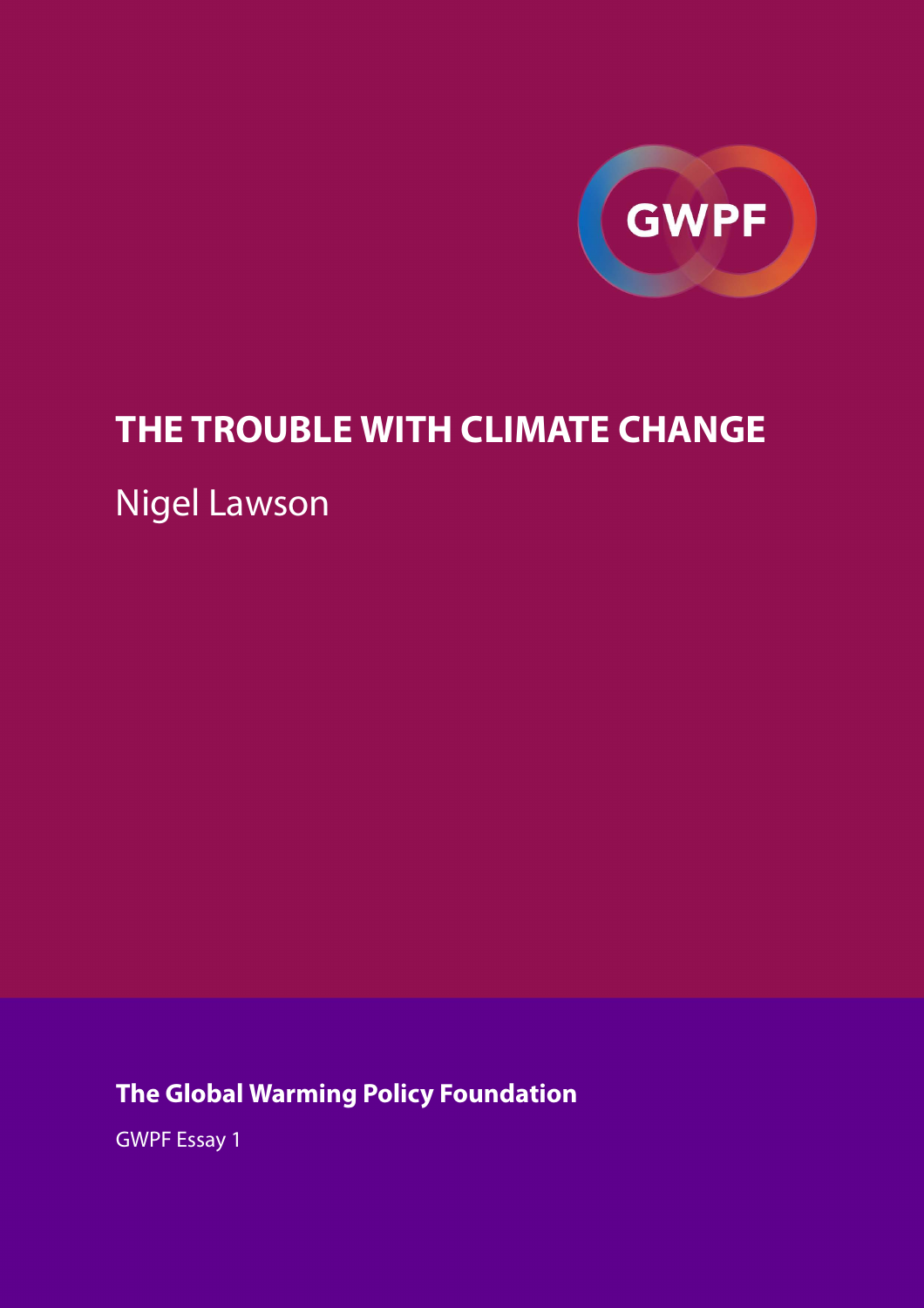#### **GWPF REPORTS**

Views expressed in the publications of the Global Warming Policy Foundation are those of the authors, not those of the GWPF, its Trustees, its Academic Advisory Council members or its Directors.

#### **THE GLOBAL WARMING POLICY FOUNDATION**

**Director** Benny Peiser

#### **BOARD OF TRUSTEES**

Lord Lawson (Chairman) Baroness Nicholson Lord Donoughue Lord Turnbull Lord Fellowes Sir James Spooner Rt Rev Peter Forster Bishop of Chester Sir Martin Jacomb

#### **ACADEMIC ADVISORY COUNCIL**

| Professor David Henderson (Chairman) | <b>Professor Richard Lindzen</b>   |
|--------------------------------------|------------------------------------|
| <b>Adrian Berry</b>                  | <b>Professor Ross McKitrick</b>    |
| <b>Sir Samuel Brittan</b>            | <b>Professor Robert Mendelsohn</b> |
| Sir lan Byatt                        | <b>Professor Sir Alan Peacock</b>  |
| <b>Professor Robert Carter</b>       | <b>Professor lan Plimer</b>        |
| <b>Professor Vincent Courtillot</b>  | <b>Professor Paul Reiter</b>       |
| <b>Professor Freeman Dyson</b>       | Dr Matt Ridley                     |
| <b>Christian Gerondeau</b>           | <b>Sir Alan Rudge</b>              |
| Dr Indur Goklany                     | <b>Professor Nir Shaviv</b>        |
| Professor William Happer             | <b>Professor Philip Stott</b>      |
| <b>Professor Terence Kealey</b>      | <b>Professor Henrik Svensmark</b>  |
| <b>Professor Anthony Kelly</b>       | <b>Professor Richard Tol</b>       |
| <b>Professor Deepak Lal</b>          | Dr David Whitehouse                |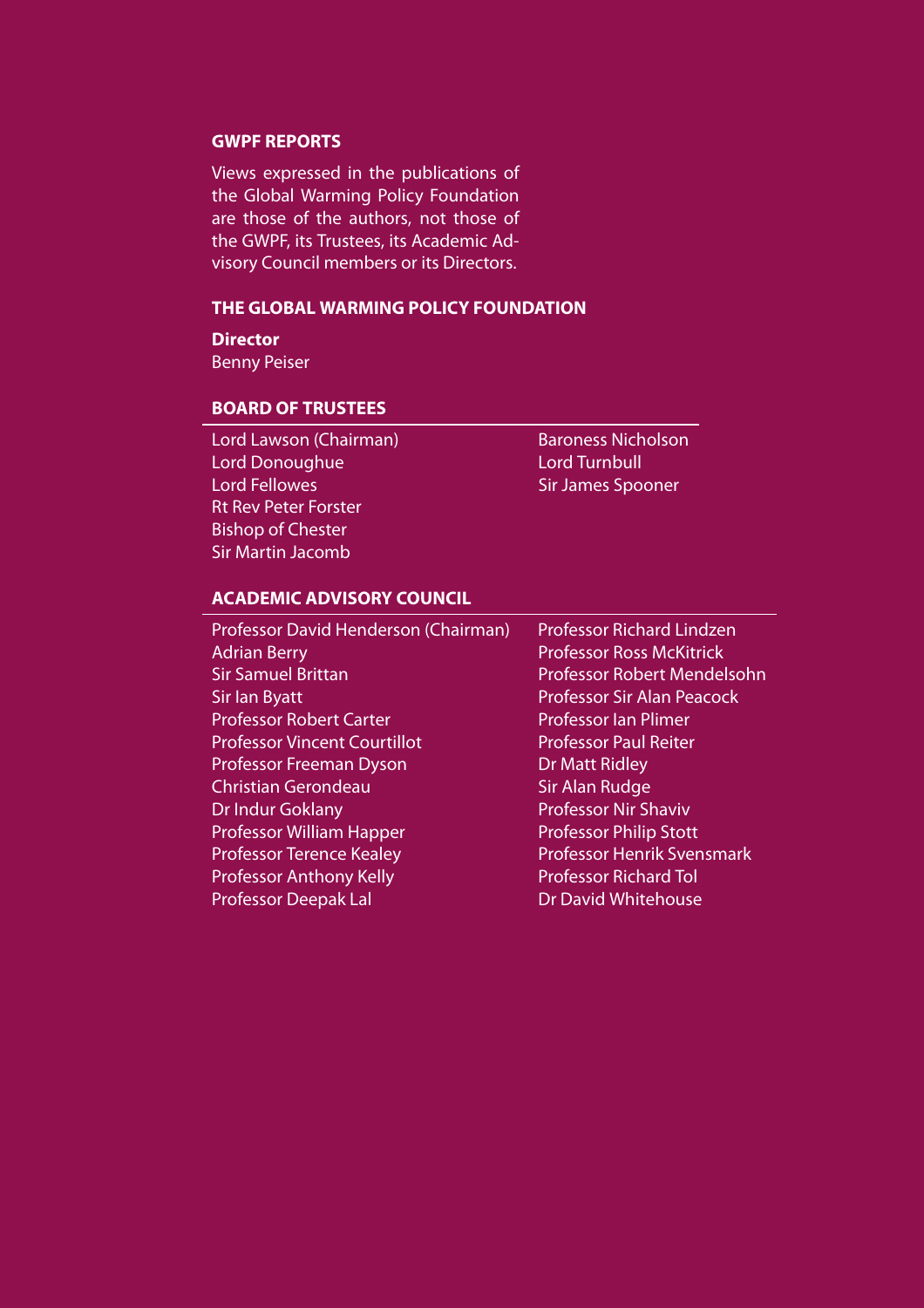# **THE TROUBLE WITH CLIMATE CHANGE Nigel Lawson**

c Copyright 2014 The Global Warming Policy Foundation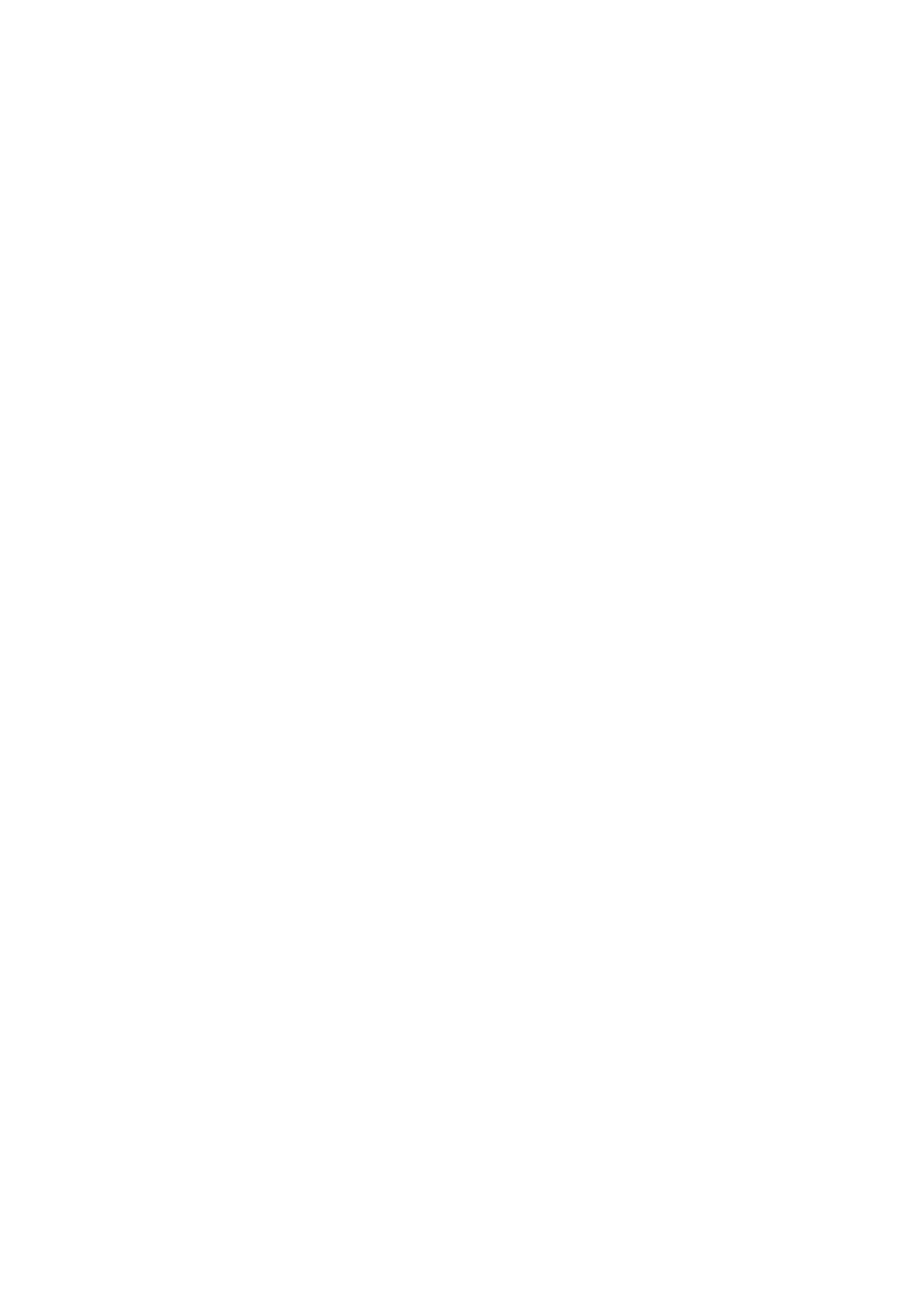### **About the author**

Lord Lawson of Blaby was Chancellor of the Exchequer from 1983–89 and served as Secretary of State for Energy from 1981–83. He is the author of several books, including Memoirs of a Tory Radical and An Appeal to Reason: A Cool Look at Global Warming. He is the chairman of the Global Warming Policy Foundation.

This essay has been slightly expanded from a speech given to the Institute for Sustainable Energy and the Environment at the University of Bath, the text of which was previously published in Standpoint magazine.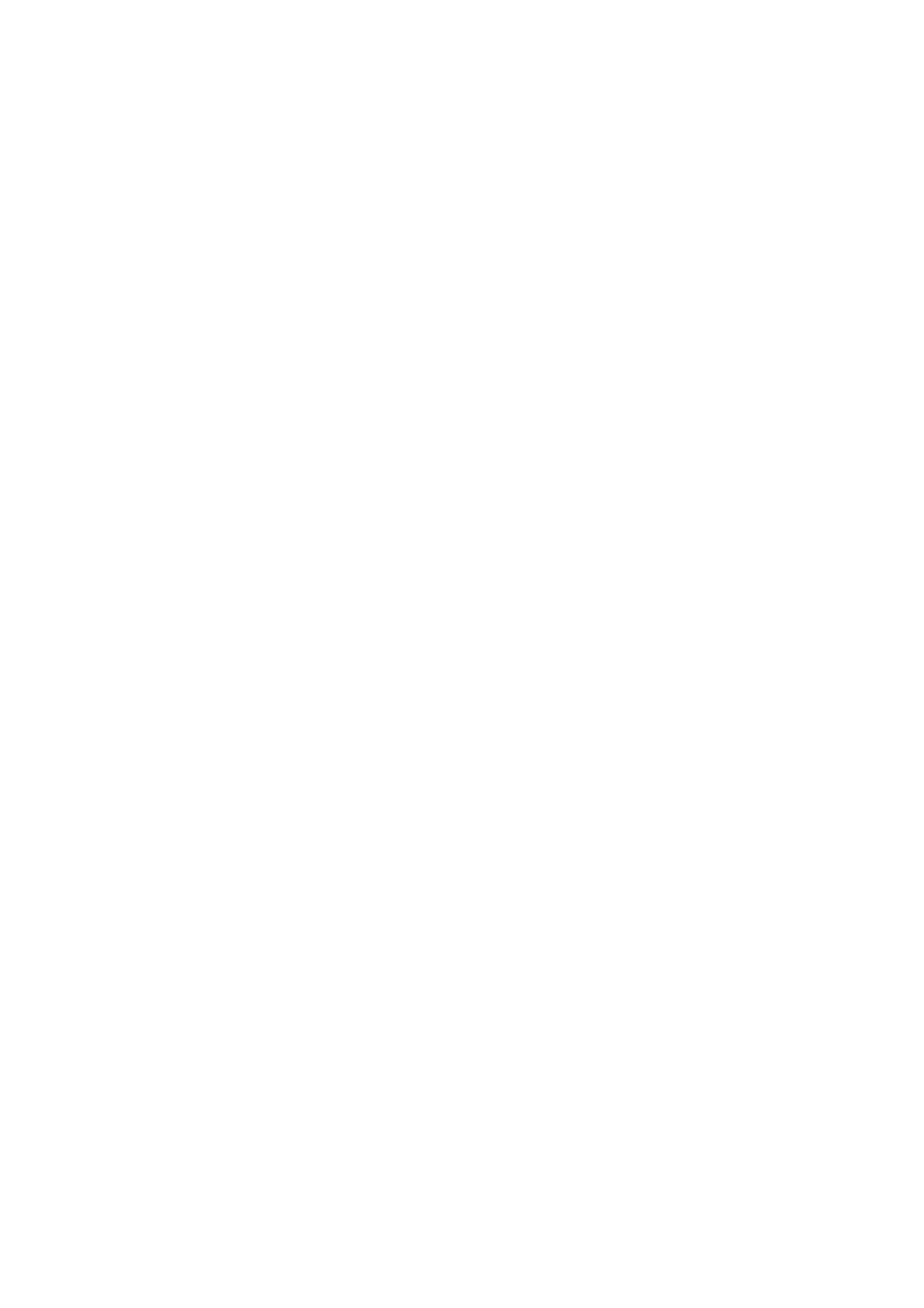## **The Trouble with Climate Change**

Nigel Lawson

There is something odd about the global warming debate – or the climate change debate, as we are now expected to call it, since global warming has for the time being come to a halt.

I have never shied away from controversy, nor – for example, as Chancellor – worried about being unpopular if I believed that what I was saying and doing was in the public interest. But I have never in my life experienced the extremes of personal hostility, vituperation and vilification which I – along with other dissenters, of course – have received for my views on global warming and global warming policies.

For example, according to Climate Change Secretary, Ed Davey, the global warming dissenters are, without exception, 'wilfully ignorant' and in the view of the Prince of Wales we are 'headless chickens'. Not that 'dissenter' is a term they use. We are regularly referred to as 'climate change deniers', a phrase deliberately designed to echo 'Holocaust denier' – as if questioning present policies and forecasts of the future is equivalent to casting malign doubt about a historical fact.

The heir to the throne and the minister are senior public figures, who watch their language. The abuse I received after appearing on the BBC's Today programme last February was far less restrained. Both the BBC and I received an orchestrated barrage of complaints to the effect that it was an outrage that I was allowed to discuss the issue on the programme at all. And even the Science and Technology Committee of the House of Commons shamefully joined the chorus of those who seek to suppress debate.

In fact, despite having written a thoroughly documented book about global warming more than five years ago, which happily became something of a bestseller, and having founded a think tank on the subject – the Global Warming Policy Foundation – the following year, and despite frequently being invited to appear on Today to discuss economic issues, this was the first time I had ever been asked to discuss climate change. I strongly suspect it will also be the last time.

The BBC received a well-organised deluge of complaints – some of them, inevitably, from those with a vested interest in renewable energy – accusing me, among other things, of being a geriatric retired politician and not a climate scientist, and so wholly unqualified to discuss the issue.

Perhaps, in passing, I should address the frequent accusation from those who violently object to any challenge to any aspect of the prevailing climate change doctrine, that the Global Warming Policy Foundation's non-disclosure of the names of our donors is proof that we are a thoroughly sinister organisation and a front for the fossil fuel industry.

As I have pointed out on a number of occasions, the Foundation's Board of Trustees decided, from the outset, that it would neither solicit nor accept any money from the energy industry or from anyone with a significant interest in the energy industry. And to those who are not – regrettably – prepared to accept my word, I would point out that among our trustees are a bishop of the Church of England, a former private secretary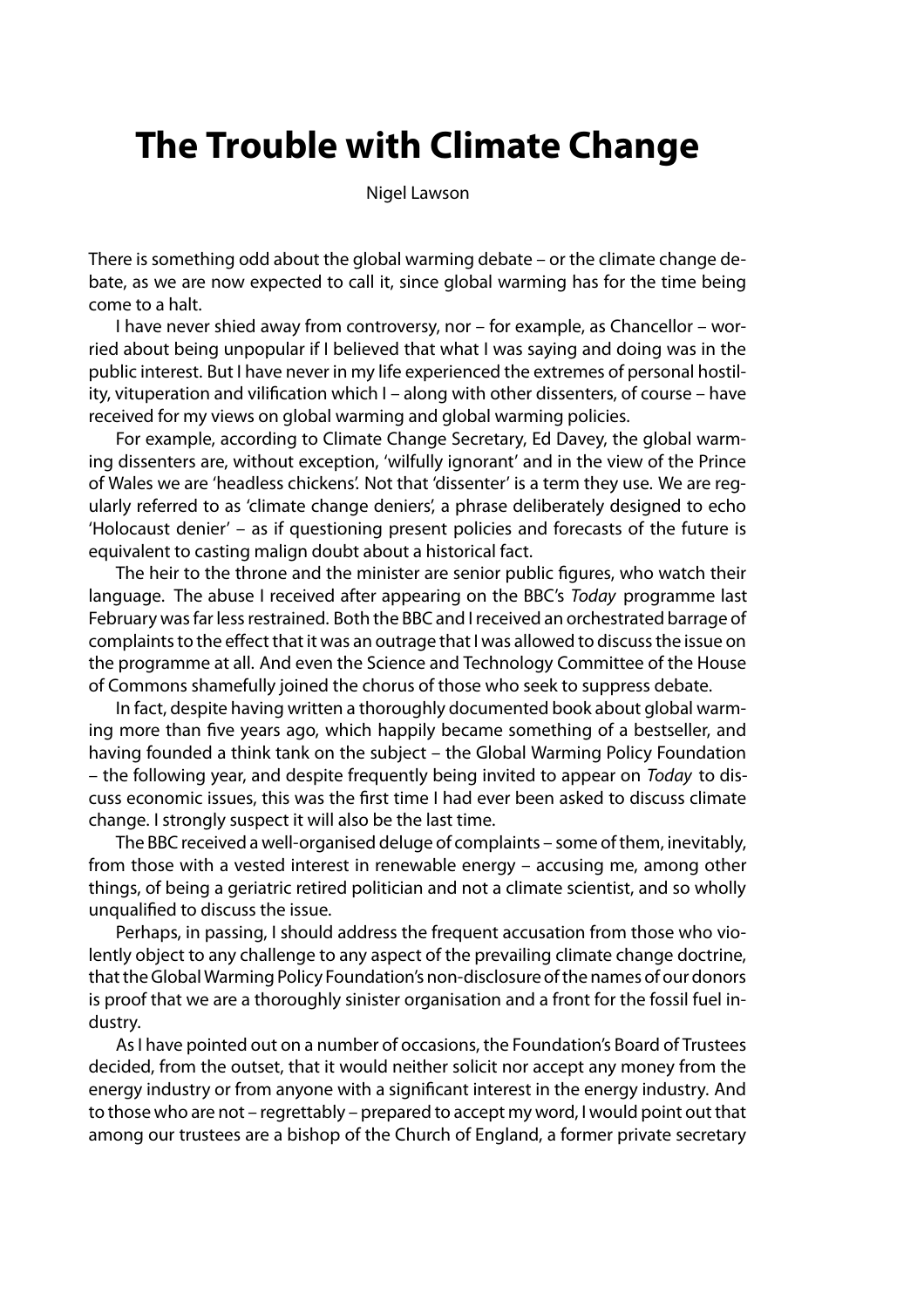to the Queen, and a former head of the Civil Service. Anyone who imagines that we are all engaged in a conspiracy to lie is clearly in an advanced stage of paranoia.

The reason why we do not reveal the names of our donors, who are private citizens of a philanthropic disposition, is in fact pretty obvious. Were we to do so, they, too, would be likely to be subject to the vilification and abuse I mentioned earlier. And that is something which, understandably, they can do without.

That said, I must admit I am strongly tempted to agree that, since I am not a climate scientist, I should from now on remain silent on the subject – on the clear understanding, of course, that everyone else plays by the same rules. No more statements by Ed Davey, or indeed any other politician, including Ed Miliband, Lord Deben and Al Gore. Nothing more from the Prince of Wales, or from Lord Stern. What bliss!

#### **Alarmism and its basis**

But of course this is not going to happen. Nor should it; for at bottom this is not a scientific issue. That is to say, the issue is not climate change but climate change alarmism, and the hugely damaging policies that are advocated, and in some cases put in place, in its name. And alarmism is a feature not of the physical world, which is what climate scientists study, but of human behaviour; the province, in other words, of economists, historians, sociologists, psychologists and – dare I say it – politicians.

And en passant, the problem for dissenting politicians, and indeed for dissenting climate scientists, who certainly exist, is that dissent can be career-threatening. The advantage of being geriatric is that my career is behind me: there is nothing left to threaten.

But to return: the climate changes all the time, in different and unpredictable (certainly unpredicted) ways, and indeed often in different ways in different parts of the world. It always has done and no doubt it always will. The issue is whether that is a cause for alarm – and not just moderate alarm. According to the alarmists it is the greatest threat facing humankind today: far worse than any of the manifold evils we see around the globe which stem from what Burns called 'man's inhumanity to man'.

Climate change alarmism is a belief system, and needs to be evaluated as such. There is, indeed, an accepted scientific theory, which I do not dispute and which, the alarmists claim, justifies their belief and their alarm. This is the so-called greenhouse effect: the fact that the earth's atmosphere contains so-called greenhouse gases (of which water vapour is overwhelmingly the most important, but carbon dioxide is another) which, in effect, trap some of the heat we receive from the sun and prevent it from bouncing back into space.

Without the greenhouse effect, the planet would be so cold as to be uninhabitable. But, by burning fossil fuels – coal, oil and gas – we are increasing the amount of carbon dioxide in the atmosphere and thus, other things being equal, increasing the earth's temperature.

But four questions immediately arise, all of which need to be addressed, coolly and rationally.

First, other things being equal, how much can increased atmospheric carbon dioxide be expected to warm the earth? (This is known to scientists as climate sensitivity, or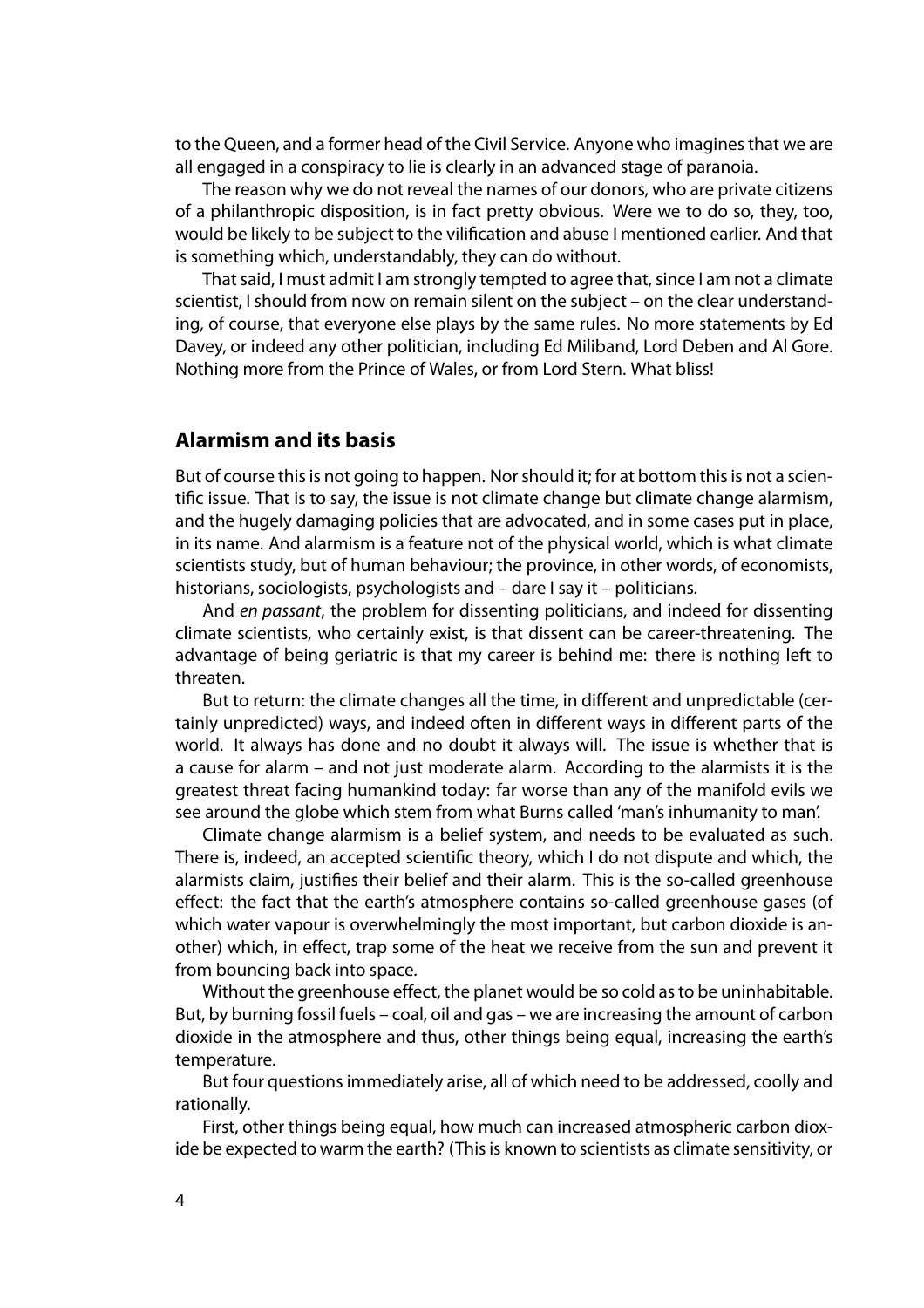sometimes the climate sensitivity of carbon.) This is highly uncertain, not least because clouds have an important role to play, and the science of clouds is little understood. Until recently, the majority opinion among climate scientists had been that clouds greatly amplify the basic greenhouse effect. But there is a significant minority, including some of the most eminent climate scientists, who strongly dispute this.

Second, are other things equal, anyway? We know that, over millennia, the temperature of the earth has varied a great deal, long before the arrival of fossil fuels. To take only the past thousand years, a thousand years ago we were benefiting from the socalled Medieval Warm Period, when temperatures are thought to have been at least as warm, if not warmer, than they are today. And during the Baroque era we were grimly suffering the cold of the so-called Little Ice Age, when the Thames frequently froze in winter and substantial ice fairs were held on it, now immortalised in contemporary prints.

Third, even if the earth were to warm, so far from this necessarily being a cause for alarm, does it matter? It would, after all, be surprising if the planet were on a happy but precarious temperature knife-edge, from which any change in either direction would be a major disaster. In fact, we know that, if there were to be any future warming (and, for the reasons already given, 'if' is correct) there would be both benefits and what the economists call disbenefits. I shall discuss later where the balance might lie.

And fourth, to the extent that there is a problem, what should we, calmly and rationally, do about it?

#### **Surface temperatures, past and projected**

It is probably best to take the first two questions together. According to the temperature records kept by the UK Met Office (and other series are much the same), over the past 150 years (that is, from the very beginnings of the Industrial Revolution), mean global temperature has increased by a little under a degree centigrade – according to the Met Office, 0.8<sup>◦</sup>C. This has happened in fits and starts, which are not fully understood. To begin with, to the extent that anyone noticed it, it was seen as a welcome and natural recovery from the rigours of the Little Ice Age. But the great bulk of it  $-$ 0.5<sup> $\circ$ </sup>C out of the 0.8 $\circ$ C – occurred during the last quarter of the 20th century. It was then that global warming alarmism was born.

But since then, and wholly contrary to the expectations of the overwhelming majority of climate scientists, who confidently predicted that global warming would not merely continue but would accelerate, given the unprecedented growth of global carbon emissions as China's coal-based economy has grown by leaps and bounds, there has been no further warming at all. To be precise, the latest report of the Intergovernmental Panel on Climate Change (IPCC), $1$  a deeply flawed body whose non-scientist chairman is a committed climate alarmist, reckons that global warming has latterly been occurring at the rate of – wait for it – 0.05 $\degree$ C per decade, plus or minus 0.1 $\degree$ C. Their figures, not mine. In other words, the observed rate of warming is less than the margin of error.

And that margin of error, it must be said, is implausibly small. After all, calculating mean global temperature from the records of weather stations and maritime obser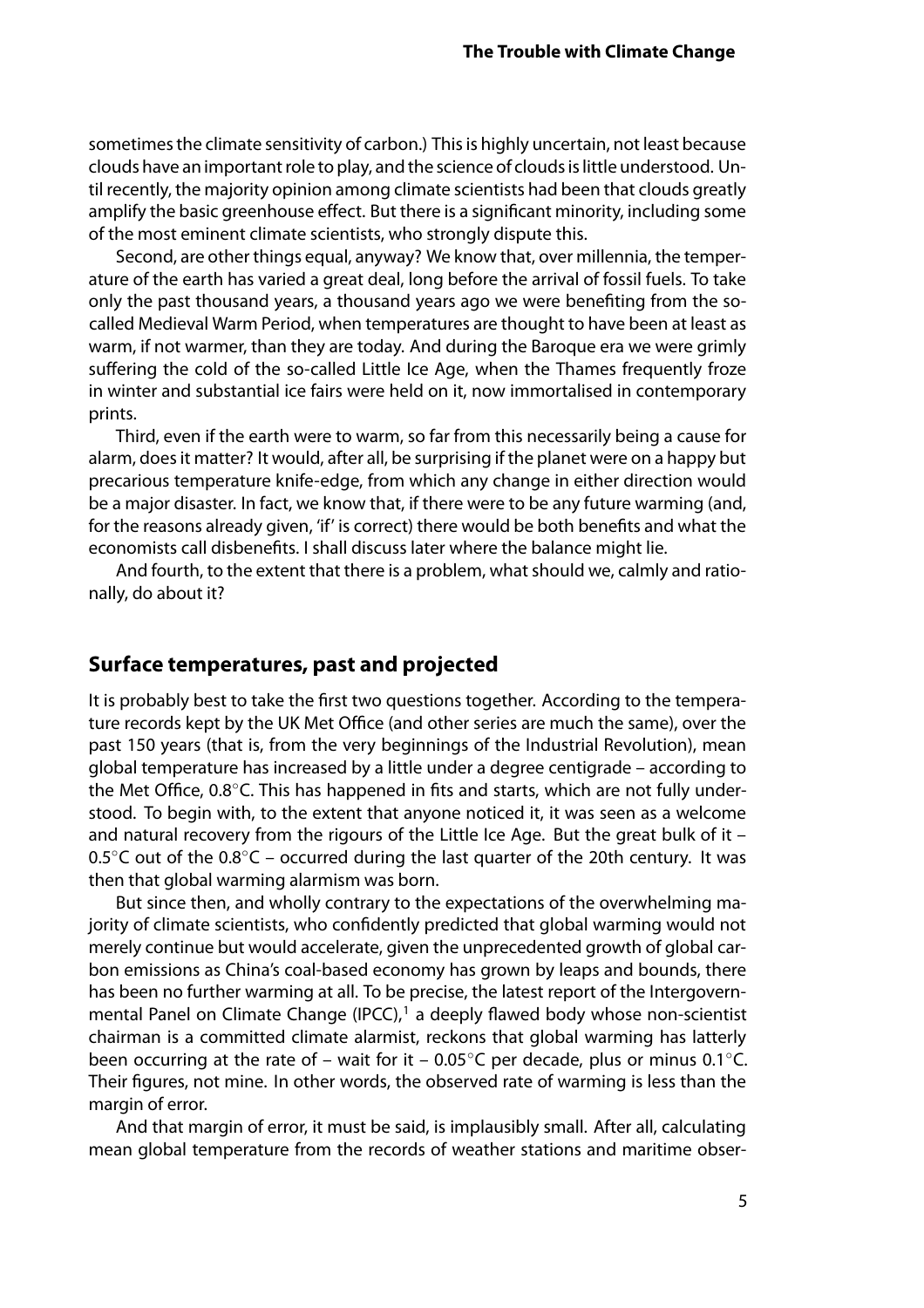vations around the world, of varying quality, is a pretty heroic task in the first place. Not to mention the fact that there is a considerable difference between daytime and night-time temperatures. In any event, to produce a figure accurate to hundredths of a degree is palpably absurd.

The lessons of the unpredicted 15-year global temperature standstill (or hiatus as the IPCC calls it) are clear. In the first place, the so-called General Circulation Models which the climate science community uses to predict the global temperature increase which is likely to occur over the next 100 years are almost certainly mistaken, in that climate sensitivity is almost certainly significantly less than they once thought, and thus the models exaggerate the likely temperature rise over the next hundred years.

But the need for a rethink does not stop there. As the noted climate scientist Professor Judith Curry, chair of the School of Earth and Atmospheric Sciences at the Georgia Institute of Technology, recently observed in written testimony to the US Senate:

Anthropogenic global warming is a proposed theory whose basic mechanism is well understood, but whose magnitude is highly uncertain. The growing evidence that climate models are too sensitive to  $CO<sub>2</sub>$  has implications for the attribution of late-20th-century warming and projections of 21st-century climate. If the recent warming hiatus is caused by natural variability, then this raises the question as to what extent the warming between 1975 and 2000 can also be explained by natural climate variability.<sup>2</sup>

It is true that most members of the climate science establishment are reluctant to accept this, and argue that the missing heat has for the time being gone into the (very cold) ocean depths, only to be released later. This is, however, highly conjectural. Assessing the mean global temperature of the ocean depths is – unsurprisingly – even less reliable, by a long way, than the surface temperature record. And in any event most scientists reckon that it will take thousands of years for this 'missing heat' to be released to the surface.

In short, the effect of carbon dioxide on the earth's temperature is probably less than was previously thought, and other things – that is, natural variability and possibly solar influences – are relatively more significant than has hitherto been assumed. But let us assume that the global temperature hiatus does, at some point, come to an end, and a modest degree of global warming resumes. How much does this matter?

#### **The question of impacts**

The answer must be that it matters very little. There are plainly both advantages and disadvantages from a warmer temperature, and these will vary from region to region depending to some extent on the existing temperature in the region concerned. And it is helpful in this context that the climate scientists believe that the global warming they expect from increased atmospheric carbon dioxide will be greatest in the cold polar regions and least in the warm tropical regions, and will be greater at night than in the day, and greater in winter than in summer. Be that as it may, studies have clearly shown that, overall, the warming that the climate models are now predicting for most of this century is likely to do more good than harm.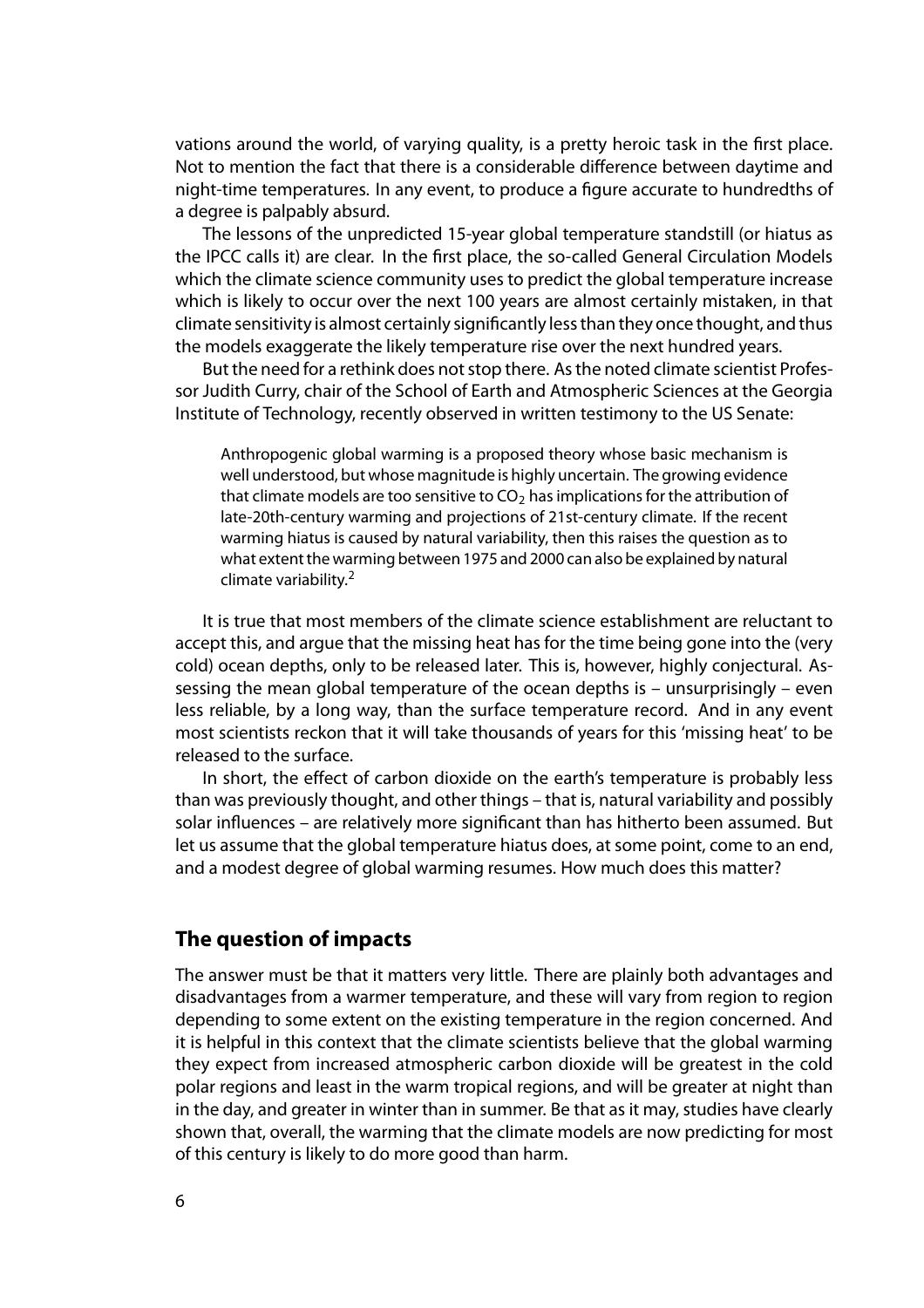This is particularly true in the case of human health, a rather important dimension of wellbeing. It is no accident that, if you look at migration for climate reasons in the world today, it is far easier to find those who choose to move to a warmer climate than those who choose to move to a colder climate. And it is well documented that excessive cold causes far more illnesses and deaths around the world than excessive warmth does.

The latest (2013–14) IPCC Assessment Report<sup>3</sup> does its best to ramp up the alarmism in a desperate, and almost certainly vain, attempt to scare the governments of the world into concluding a binding global decarbonisation agreement at the crunch UN climate conference due to be held in Paris next year. Yet a careful reading of the report shows that the evidence to justify the alarm simply isn't there.

On health, for example, it lamely concludes that 'the world-wide burden of human ill-health from climate change is relatively small compared with effects of other stressors and is not well quantified' – adding that so far as tropical diseases (which preoccupied earlier IPCC reports) are concerned, 'Concerns over large increases in vector-borne diseases such as dengue as a result of rising temperatures are unfounded and unsupported by the scientific literature'.

Moreover, the IPCC conspicuously fails to take proper account of what is almost certainly far and away the most important dimension of the health issue. And that is, quite simply, that the biggest health risk in the world today, particularly of course in the developing world, is poverty.

We use fossil fuels not because we love them, or because we are in thrall to the multinational oil companies, but simply because they provide far and away the cheapest source of large-scale energy, and will continue to do so, no doubt not forever, but for the foreseeable future. And using the cheapest source of energy means achieving the fastest practicable rate of economic development, and thus the fastest elimination of poverty in the developing world. In a nutshell, and on balance, global warming is good for you.

The IPCC does its best to contest this by claiming that warming is bad for food production: in its own words, 'negative impacts of climate change on crop yields have been more common than positive impacts'. But not only does it fail to acknowledge that the main negative impact on crop yields has been not climate change but climate change policy, as farmland has been turned over to the production of biofuels rather than food crops. It also understates the net benefit for food production from the warming it expects to occur, in two distinct ways.

In the first place, it explicitly takes no account of any future developments in bioengineering and genetic modification, which are likely to enable farmers to plant crops that are drought-resistant and which thrive at warmer temperatures, should these occur. Second, and equally important, it takes no account whatever of another effect of increased atmospheric carbon dioxide, and one which is more certain and better documented than the warming effect, namely, the stimulus to plant growth: what the scientists call the 'fertilisation effect'. Over the past 30 years or so, the earth has become observably greener, and this has even affected most parts of the Sahel. It is generally agreed that a major contributor to this change has been the growth in atmospheric carbon dioxide from the burning of fossil fuels.

This should not come as a surprise. Biologists have always known that carbon dioxide is essential for plant growth, and of course without plants there would be very little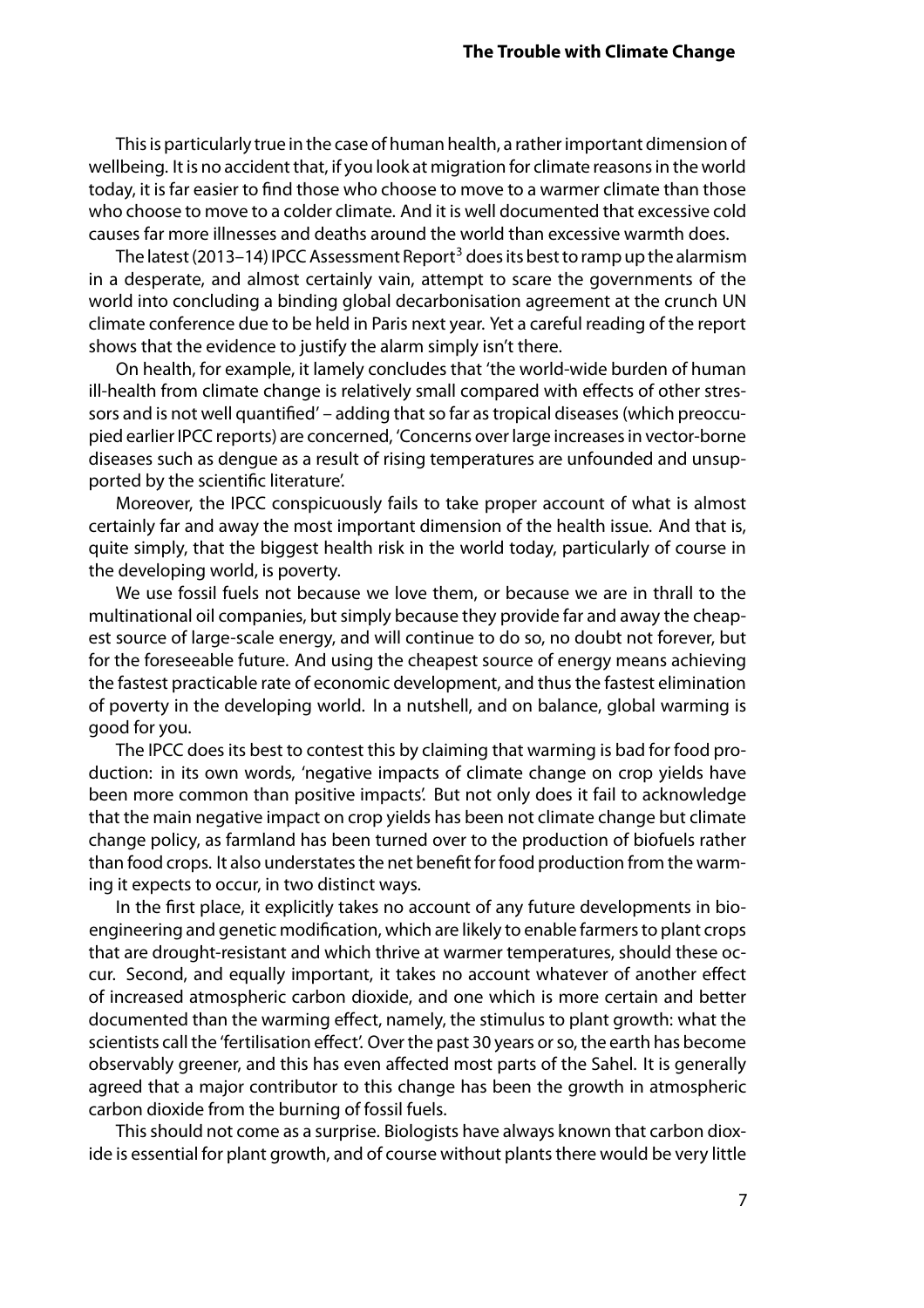animal life, and no human life, on the planet. The climate alarmists have done their best to obscure this basic scientific truth by insisting on describing carbon emissions as 'pollution' – which, whether or not they warm the planet, they most certainly are not – and deliberately mislabelling forms of energy which produce these emissions as 'dirty'.

In the same way, they like to label renewable energy as 'clean', seemingly oblivious to the fact that by far the largest source of renewable energy in the world today is biomass, and in particular the burning of dung, which is the major source of indoor pollution in the developing world and is reckoned to cause at least a million deaths a year.

Compared with the likely benefits to both human health and food production from  $CO<sub>2</sub>$ -induced global warming, the possible disadvantages from, say, a slight increase in either the frequency or the intensity of extreme weather events is very small beer. It is, in fact, still uncertain whether there is any impact on extreme weather events as a result of warming (increased carbon emissions, which have certainly occurred, cannot on their own affect the weather: it is only warming which might). The unusual persistence of heavy rainfall over the UK during February, which led to considerable flooding, is believed by scientists to have been caused by the wayward behaviour of the jetstream; and there is no credible scientific theory that links this behaviour to the fact that the earth's surface is some 0.8℃ warmer than it was 150 years ago.

That has not stopped some climate scientists, such as the publicity-hungry chief scientist at the UK Met Office, Dame Julia Slingo, from telling the media that it is likely that 'climate change' (by which they mean warming) is partly to blame. Usually, however, the climate scientists take refuge in the weasel words that any topical extreme weather event – whatever the extreme weather may be, whether the recent UK rainfall or last year's typhoon in the Philippines – 'is consistent with what we would expect from climate change'.

So what? It is also consistent with the theory that it is a punishment from the Almighty for our sins (the prevailing explanation of extreme weather events throughout most of human history). But that does not mean that there is the slightest truth in it. Indeed, it would be helpful if the climate scientists would tell us what weather pattern would not be consistent with the current climate orthodoxy. If they cannot do so, then we would do well to recall the important insight of Karl Popper – that any theory that is incapable of falsification cannot be considered scientific.

Moreover, as the latest IPCC report makes clear, careful studies have shown that, while extreme weather events such as floods, droughts and tropical storms have always occurred, overall there has been no increase in either their frequency or their severity.<sup>4</sup> That may, of course, be because there has so far been very little global warming indeed: the fear is the possible consequences of what is projected to lie ahead of us. And even in climate science, cause has to precede effect: it is impossible for future warming to affect events in the present.

Of course, it doesn't seem like that. Partly because of sensitivity to the climate change doctrine, and partly simply as a result of the explosion of global communications, we are far more aware of extreme weather events around the world than we used to be. And it is perfectly true that many more people are affected by extreme weather events than ever before. But that is simply because of the great growth in world popu-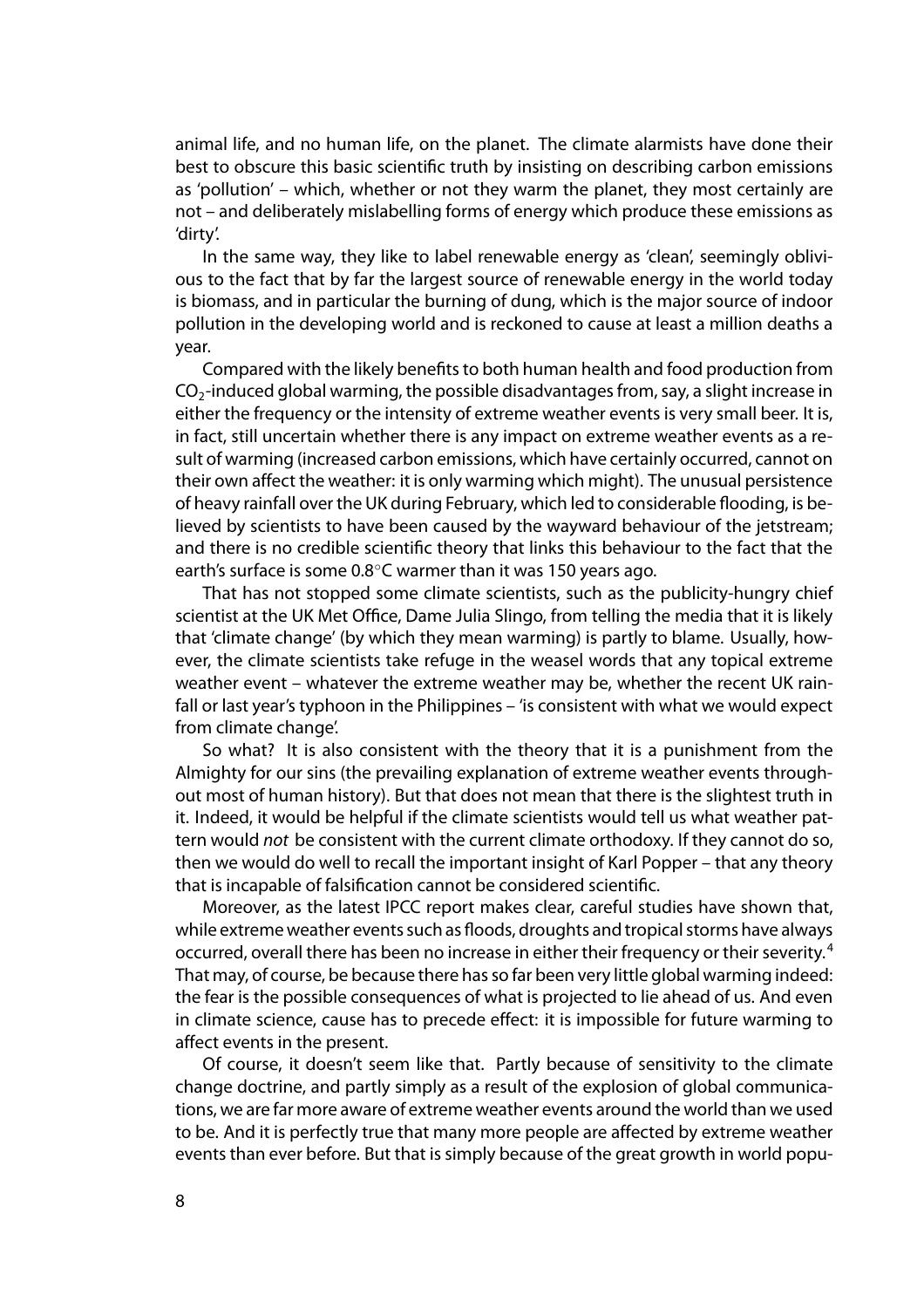lation: there are many more people around. It is also true, as the insurance companies like to point out, that there has been a great increase in the damage caused by extreme weather events. But that is simply because, just as there are more people around, so there is more property around to be damaged.

The fact remains that the most careful empirical studies show that, so far at least, there has been no perceptible increase, globally, in either the number or the severity of extreme weather events. And, as a happy coda, these studies also show that, thanks to scientific and material progress, there has been a massive reduction, worldwide, in deaths from extreme weather events.

#### **Scientific standards**

It is relevant to note at this point that there is an important distinction between science and scientists. I have the greatest respect for science, whose development has transformed the world for the better. But scientists are no better and no worse than anyone else. There are good scientists and there are bad scientists. Many scientists are outstanding people working long hours to produce important results. They must be frustrated that political activists then turn those results into propaganda. Yet they dare not speak out for fear of losing their funding.

Indeed, a case can be made for the proposition that today's climate science establishment is betraying science itself. During the period justly known as the Enlightenment, science achieved the breakthroughs which have so benefited us all by rejecting the claims of authority – which at that time largely meant the authority of the church – and adopting an overarching scepticism, insisting that our understanding of the external world must be based exclusively on observation and empirical investigation. Yet today all too many climate scientists, in particular in the UK, come close to claiming that they need to be respected as the voice of authority on the subject – the very claim that was once the province of the church.

If I have been critical of the latest IPCC report, let me add that it is many respects a significant improvement on its predecessors. It explicitly concedes, for example, that 'climate change may be beneficial for moderate climate change' – and moderate climate change is all that it expects to see for the rest of this century – and that 'Estimates for the aggregate economic impact of climate change are relatively small... For most economic sectors, the impact of climate change will be small relative to the impacts of other drivers.<sup>'5</sup> So much for the unique existential planetary threat.

What it conspicuously fails to do, however, is to make any assessment of the unequivocally adverse economic impact of the decarbonisation policy it continues to advocate, which (if implemented) would be far worse than any adverse impact from global warming.

Even here, however, the new report concedes for the first time that the most important response to the threat of climate change must be how mankind has responded throughout the ages, namely intelligent adaptation. Indeed, the 'impacts' section of the latest report is explicitly entitled 'Impacts, Adaptation and Vulnerability'. In previous IPCC reports adaptation was scarcely referred to at all, and then only dismissively.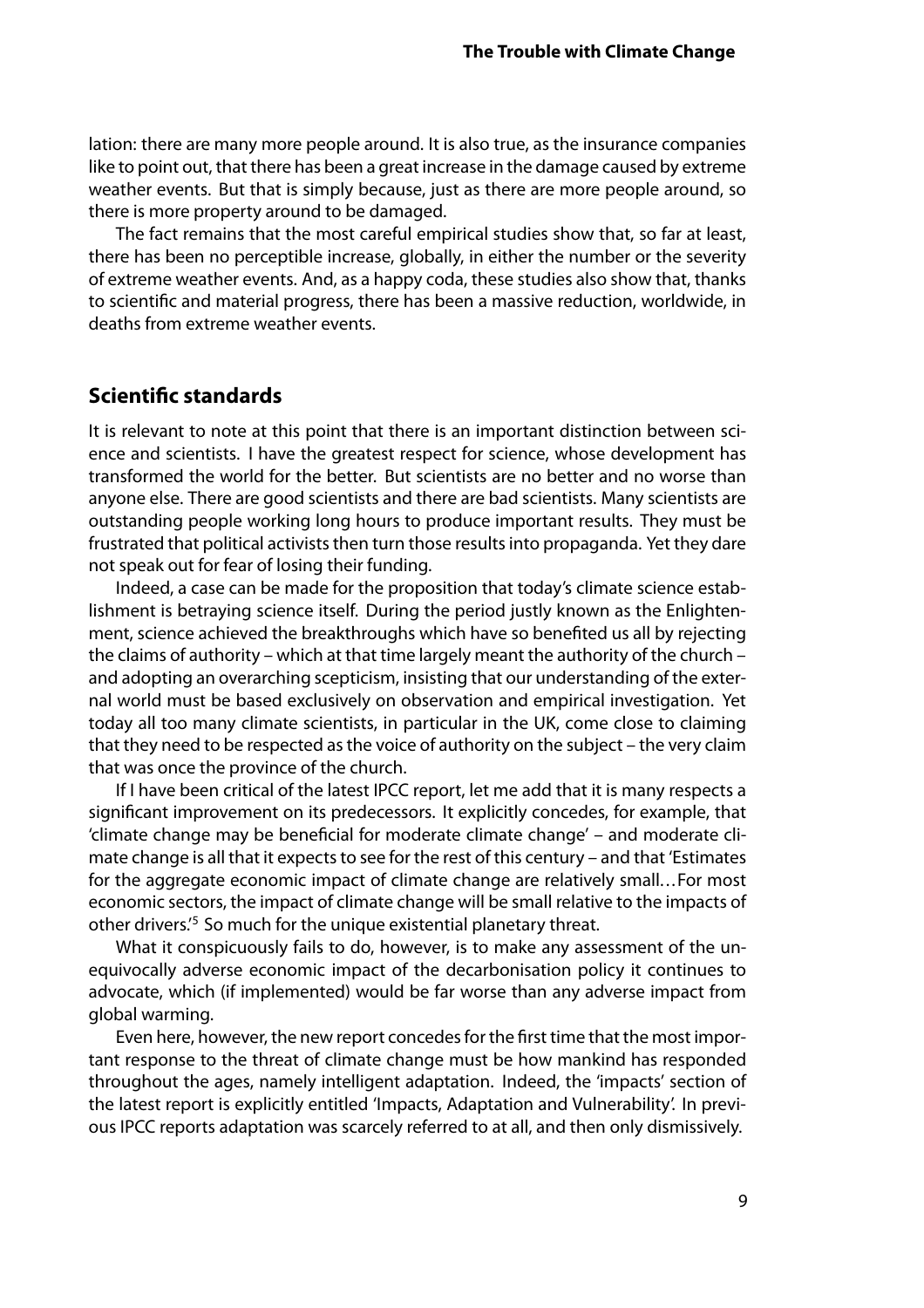#### **The importance of adaptation**

This leads directly to the last of my four questions. To the extent that there is a problem, what should we, calmly and rationally, do about it?

The answer is – or should be – a no-brainer: adapt. I mentioned earlier that a resumption of global warming, should it occur (and of course it might) would bring both benefits and costs. The sensible course is clearly to pocket the benefits while seeking to minimise the costs. And that is all the more so since the costs, should they arise, will not be anything new: they will merely be the slight exacerbation of problems that have always afflicted mankind.

Like the weather, for example – whether we are talking about rainfall and flooding (or droughts for that matter) in the UK, or hurricanes and typhoons in the tropics. The weather has always varied, and it always will. There have always been extremes, and there always will be. That being so, it clearly makes sense to make ourselves more resilient and robust in the face of extreme weather events, whether or not there is a slight increase in the frequency or severity of such events.

This means, in the UK, measures such as flood defences and sea defences, together with water storage to minimise the adverse effects of drought; and in the tropics better storm warnings, the building of levees, and more robust construction.

The same is equally true in the field of health. Tropical diseases – and malaria is frequently (if inaccurately) mentioned in this context – are a mortal menace in much of the developing world. It clearly makes sense to seek to eradicate these diseases – and in the case of malaria (which used to be endemic in Europe) we know perfectly well how to do it – whether or not warming might lead to an increase in the incidence of such diseases.

And the same applies to all the other possible adverse consequences of global warming. Moreover, this makes sense whatever the cause of any future warming – whether it is man-made or natural. Happily too, as economies grow and technology develops, our ability to adapt successfully to any problems which warming may bring steadily increases.

Yet, astonishingly, this is not the course on which our leaders in the Western world generally, and the UK in particular, have embarked. They have decided that what we must do, at inordinate cost, is prevent the possibility (as they see it) of anyfurther warming by abandoning the use of fossil fuels.

Even if this were attainable – a big 'if', which I will discuss later – there is no way in which this could be remotely cost-effective. The cost to the world economy of moving from relatively cheap and reliable energy to much more expensive and much less reliable forms of energy – so-called renewables, on which we had to rely before we were liberated by the fossil-fuel-driven Industrial Revolution – far exceeds any conceivable benefit.

It is true that the notorious Stern Review, $6$  widely promoted by a British prime minister with something of a messiah complex and an undoubted talent for PR, sought to demonstrate the reverse, and has become a bible for the economically illiterate. But Stern's dodgy economics have been comprehensively demolished by the most distinquished economists on both sides of the Atlantic.<sup>7</sup> So much so, in fact, that Lord Stern himself has been driven to complain that it is all the fault of the computer models used,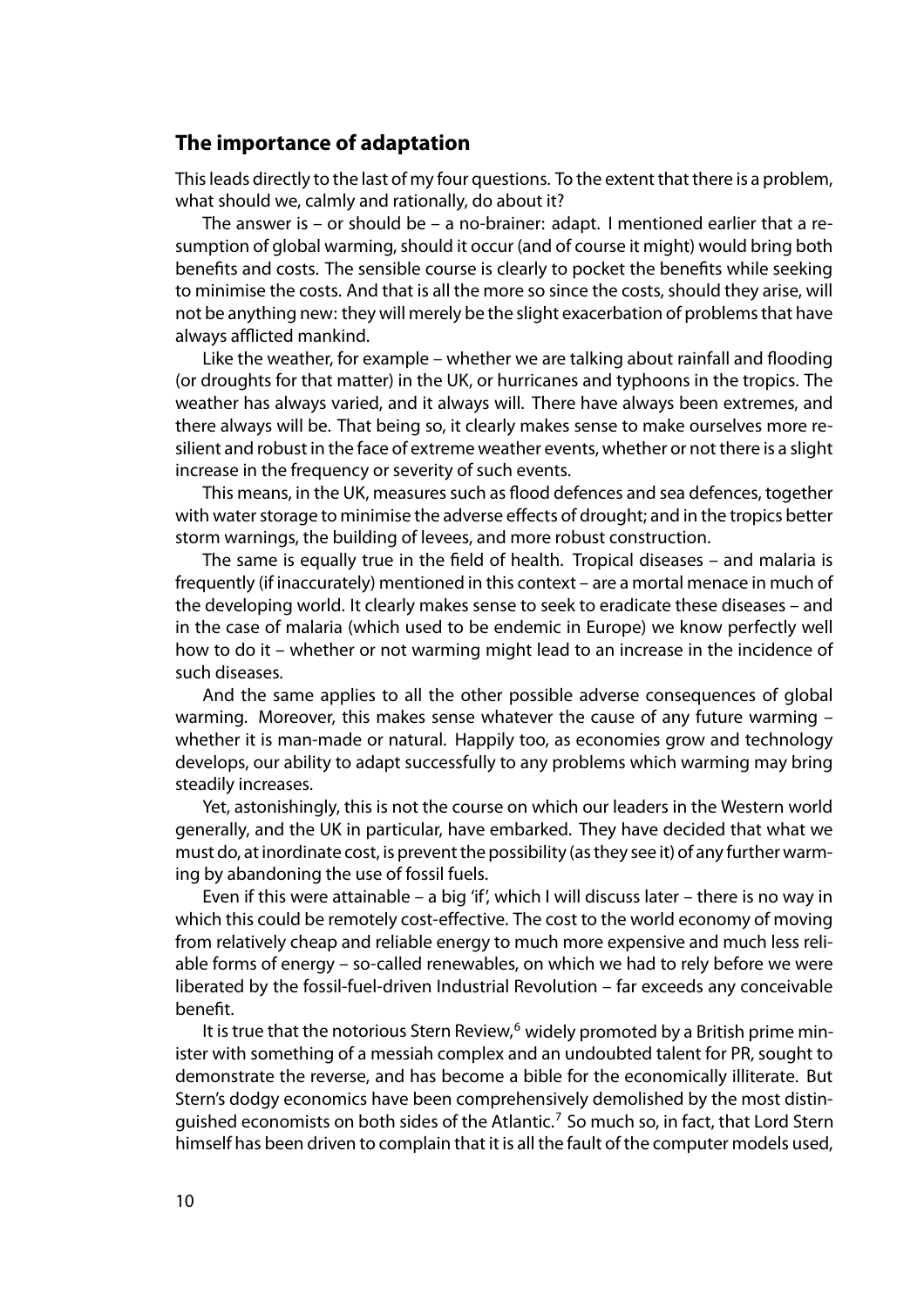which – and I quote him – 'come close to assuming directly that the impacts and costs will be modest, and close to excluding the possibility of catastrophic outcomes.<sup>8</sup>

It may well be the case that these elaborate models are scarcely worth the computer code they are written in, and certainly the divergence between model predictions and empirical observations has become ever wider. Nevertheless, it is a bit rich for Stern now to complain about them, when they remain the gospel of the climate science establishment in general and of the IPCC in particular.

But Stern is right in this sense: unless you assume that we may be heading for a  $CO_{2}$ induced planetary catastrophe, a view for which there is no scientific basis, a policy of decarbonisation cannot possibly make sense.

A similar, if slightly more sophisticated, case for current policies has been put forward by a distinctly better economist than Stern, Harvard's Professor Martin Weitzman, in what he likes to call his 'dismal theorem'.<sup>9</sup> After demolishing Stern's cost–benefit analysis, he concludes that Stern is in fact right but for the wrong reasons. According to Weitzman, this is an area where cost–benefit analysis does not apply. Climate science is highly uncertain, and a catastrophic outcome which might even threaten the continuation of human life on this planet cannot be entirely ruled out, however unlikely it may be. It is therefore incumbent on us to do whatever we can, regardless of cost, to prevent this.

This is an extreme case of what is usually termed 'the precautionary principle'. I have often thought that the most important use of the precautionary principle is against the precautionary principle itself, since it can all too readily lead to absurd policy prescriptions. In this case, a moment's reflection would remind us that there are a number of possible catastrophes, many of them less unlikely than that caused by runaway warming, and all of them capable of occurring considerably sooner than the catastrophe feared by Weitzman; and there is no way we can afford the cost of unlimited spending to reduce the likelihood of all of them.

In particular, there is the risk that the earth may enter a new ice age. This was the fear expressed by the well-known astronomer Sir Fred Hoyle in his book Ice: The Ultimate Human Catastrophe,<sup>10</sup> and there are several climate scientists today, particularly in Russia, concerned about this. It would be difficult, to say the least, to devote unlimited sums to both cooling and warming the planet at the same time.

At the end of the day, this comes down to judgment. Weitzman is clearly entitled to his, but I doubt if it is widely shared; and if the public were aware that it was on this slender basis that the entire case for current policies rested I would be surprised if they would have much support. Rightly so.

#### **The global dimension**

But there is another problem. Unlike intelligent adaptation to any warming that might occur – which in any case will mean different things in different regions of the world, and which requires no global agreement – decarbonisation can make no sense whatever in the absence of a global agreement. And there is no chance of any meaningful agreement being concluded. The very limited Kyoto accord of 1997 has come to an end; and although there is the declared intention of concluding a much more ambi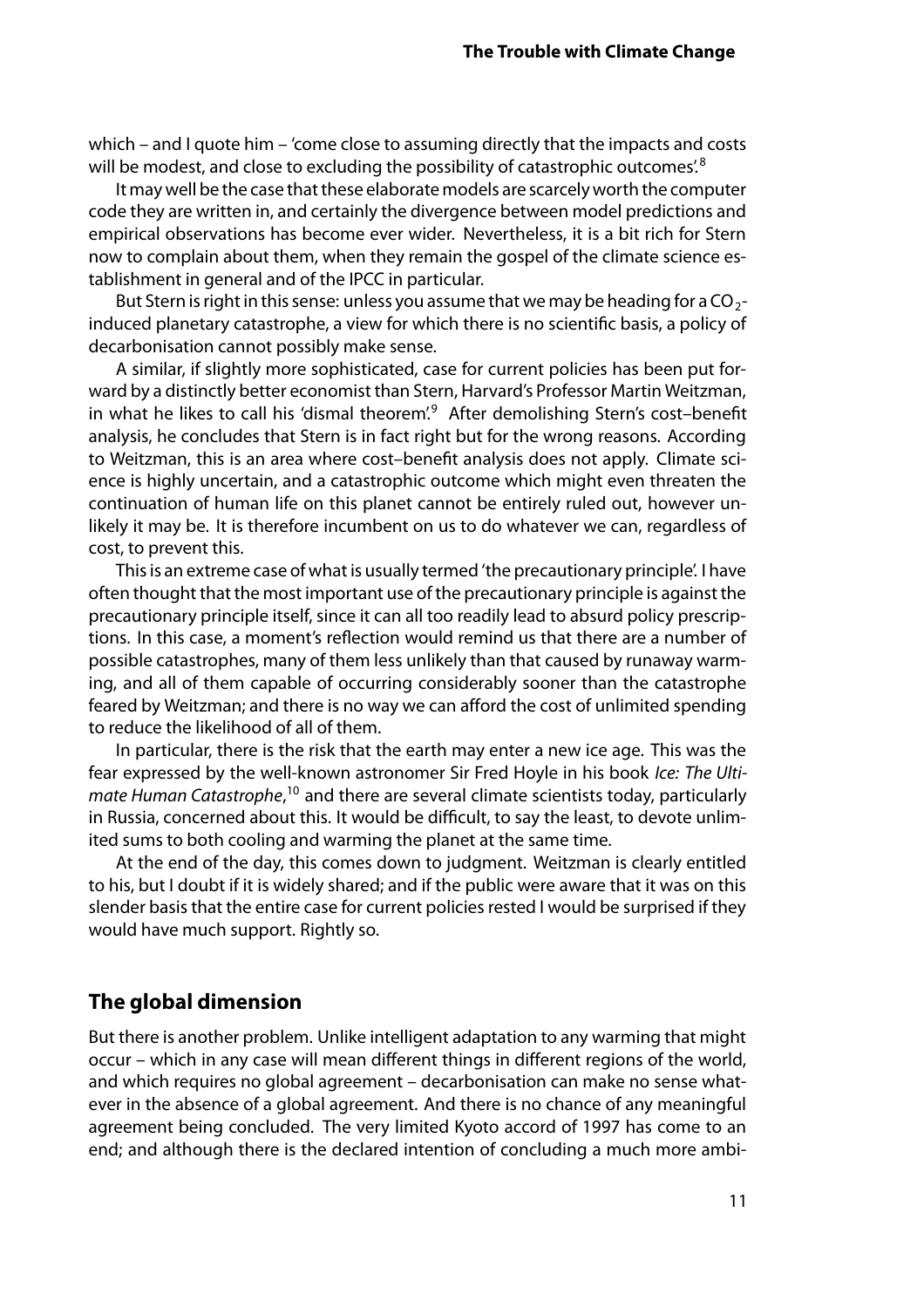tious successor, with a UN-sponsored conference in Paris next year at which it is planned that this should happen, nothing of any significance is remotely likely.

And the reason is clear. For the developing world, the overriding priority is economic growth: improving the living standards of the people, which means among other things making full use of the cheapest available source of energy: fossil fuels.

The position of China, the largest of all the developing countries and the world's biggest (and fastest growing) emitter of carbon dioxide, is crucial. For very good reasons, there is no way that China is going to accept a binding limitation on its emissions. China has an overwhelmingly coal-based energy sector – indeed it has been building new coal-fired power stations at the rate of one a week – and although it is now rapidly developing its substantial indigenous shale gas resources (another fossil fuel), its renewable energy industry, both wind and solar, is essentially for export to the developed world.

It is true that China is planning to reduce its so-called 'carbon intensity' quite substantially by 2020. But there is a world of difference between the sensible objective of using fossil fuels more efficiently, which is what this means, and the foolish policy of abandoning fossil fuels, which it has no intention of doing. China's total carbon emissions are projected to carry on rising – and rising substantially – as its economy grows.

This puts into perspective the UK's commitment, under the Climate Change Act, to near-total decarbonisation. The UK accounts for less than 2% of global emissions; indeed, its total emissions are less than the annual increase in China's. Never mind, says Lord Deben, chairman of the government-appointed Climate Change Committee, we are in the business of setting an example to the world.

No doubt this sort of thing goes down well at meetings of the faithful, and enables him and them to feel good. But there is little point in setting an example, at great cost, if no one is going to follow it; and around the world governments are now gradually watering down or even abandoning their decarbonisation ambitions. Indeed, it is even worse than that. Since the UK has abandoned the idea of having an energy policy in favour of having a decarbonisation policy, there is a growing risk that, before very long, our generating capacity will be inadequate to meet our energy needs. If so, we shall be setting an example all right: an example of what not to do.

#### **Unreason and morality**

So how is it that much of the Western world, and this country in particular, has succumbed to the self-harming collective madness that is climate change orthodoxy? It is difficult to escape the conclusion that climate change orthodoxy has in effect become a substitute religion, attended by all the intolerant zealotry that has so often marred religion in the past, and in some places still does so today.

Throughout the Western world, the two creeds that used to vie for popular support – Christianity and the atheistic belief system of Communism – are each clearly in decline. Yet people still feel the need both for the comfort and for the transcendent values that religion can provide. It is the quasi-religion of green alarmism and global salvationism, of which the climate change dogma is the prime example, that has filled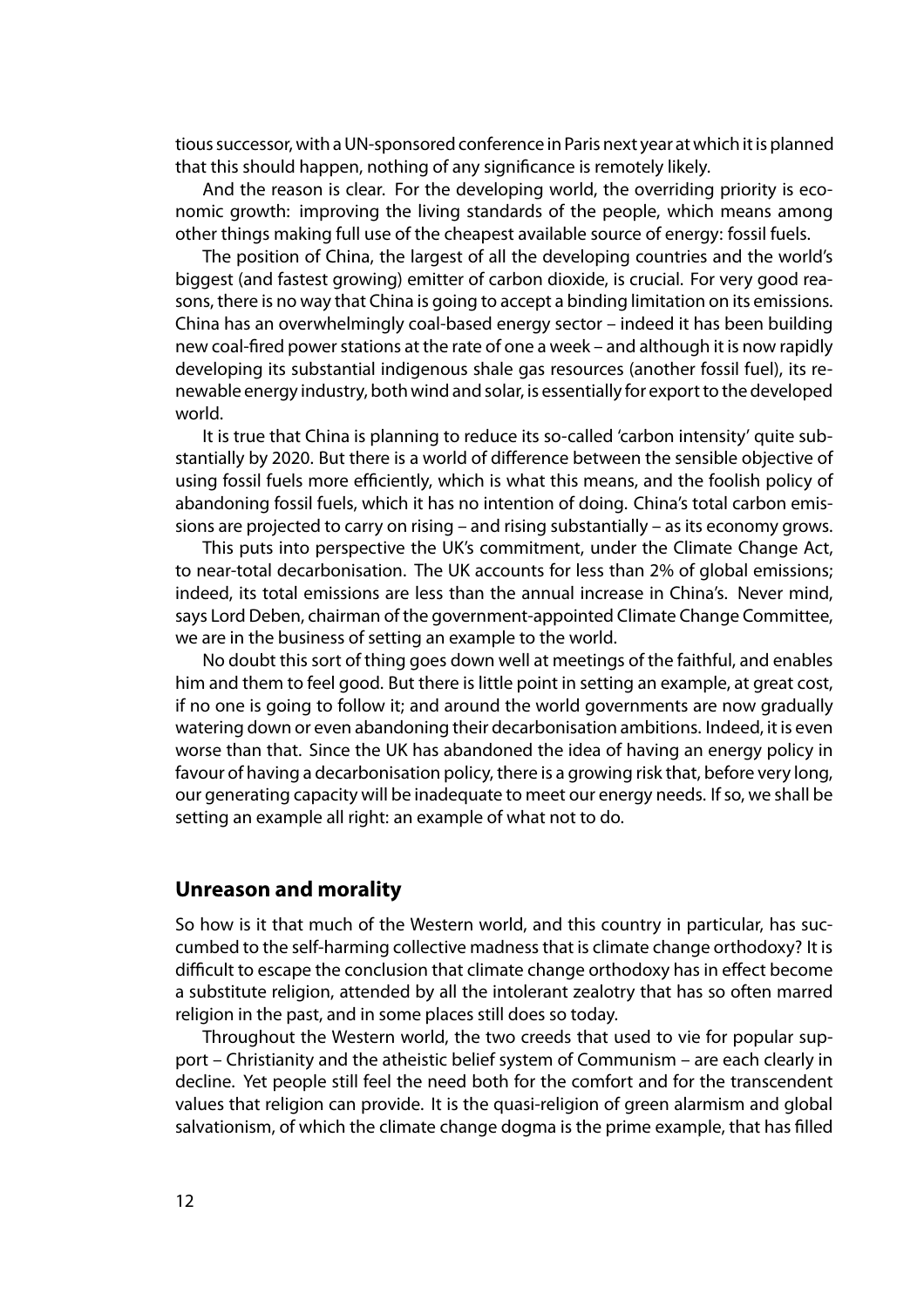the vacuum, with reasoned questioning of its mantras regarded as little short of sacrilege.

The parallel goes deeper. As I mentioned earlier, throughout the ages the weather has been an important part of the religious narrative. In primitive societies it was customary for extreme weather events to be explained as punishment from the gods for the sins of the people; and there is no shortage of this theme in the Bible, either – particularly, but not exclusively, in the Old Testament. The contemporary version is that, as a result of heedless industrialisation within a framework of materialistic capitalism, we have directly (albeit not deliberately) perverted the weather, and will duly receive our comeuppance.

There is another aspect, too, which may account for the appeal of this so-called explanation. Throughout the ages, something deep in man's psyche has made him receptive to apocalyptic warnings that the end of the world is nigh. And almost all of us, whether we like it or not, are imbued with feelings of guilt and a sense of sin. How much less uncomfortable it is, how much more convenient, to divert attention away from our individual sins and reasons to feel guilty, and to sublimate them in collective guilt and collective sin.

Why does this matter? It matters, and matters a great deal, on two quite separate grounds. The first is that it has gone a long way towards ushering in a new age of unreason. It is a cruel irony that, while it was science which, more than anything else, was able by its great achievements to establish the age of reason, it is all too many climate scientists and their hangers-on who have become the high priests of a new age of unreason.

But what moves me most is that the policies invoked in its name are grossly immoral. We have, in the UK, devised the most blatant transfer of wealth from the poor to the rich – and I am slightly surprised that it is so strongly supported by those who consider themselves to be the tribunes of the people and politically on the Left.<sup>11</sup> I refer to our system of heavily subsidising wealthy landlords to have wind farms on their land, so that the poor can be supplied with one of the most expensive forms of electricity known to man.

This is also, of course, inflicting increasing damage on the British economy, to no useful purpose whatever. More serious morally, because it is on a much larger scale, is the perverse intergenerational transfer of wealth implied by orthodox climate change policies. It is not much in dispute that future generations – those yet unborn – will be far wealthier than those – ourselves, our children, and for many of us our grandchildren – alive today. This is the inevitable consequence of the projected economic growth which, on a 'business as usual' basis, drives the increased carbon emissions that in turn determine the projected future warming. It is surely perverse to abandon what is far and away the cheapest source of energy in order that future generations avoid any disadvantages that any warming might bring: this simply impoverishes those alive today in order to ensure that future generations, who will be signally better off regardless of what happens today, are better off still.

However, the greatest immorality of all concerns those in the developing world. It is excellent that, in so many parts of the developing world – the so-called emerging economies – economic growth is now firmly on the march, as they belatedly put in place the sort of economic policy framework that brought prosperity to the Western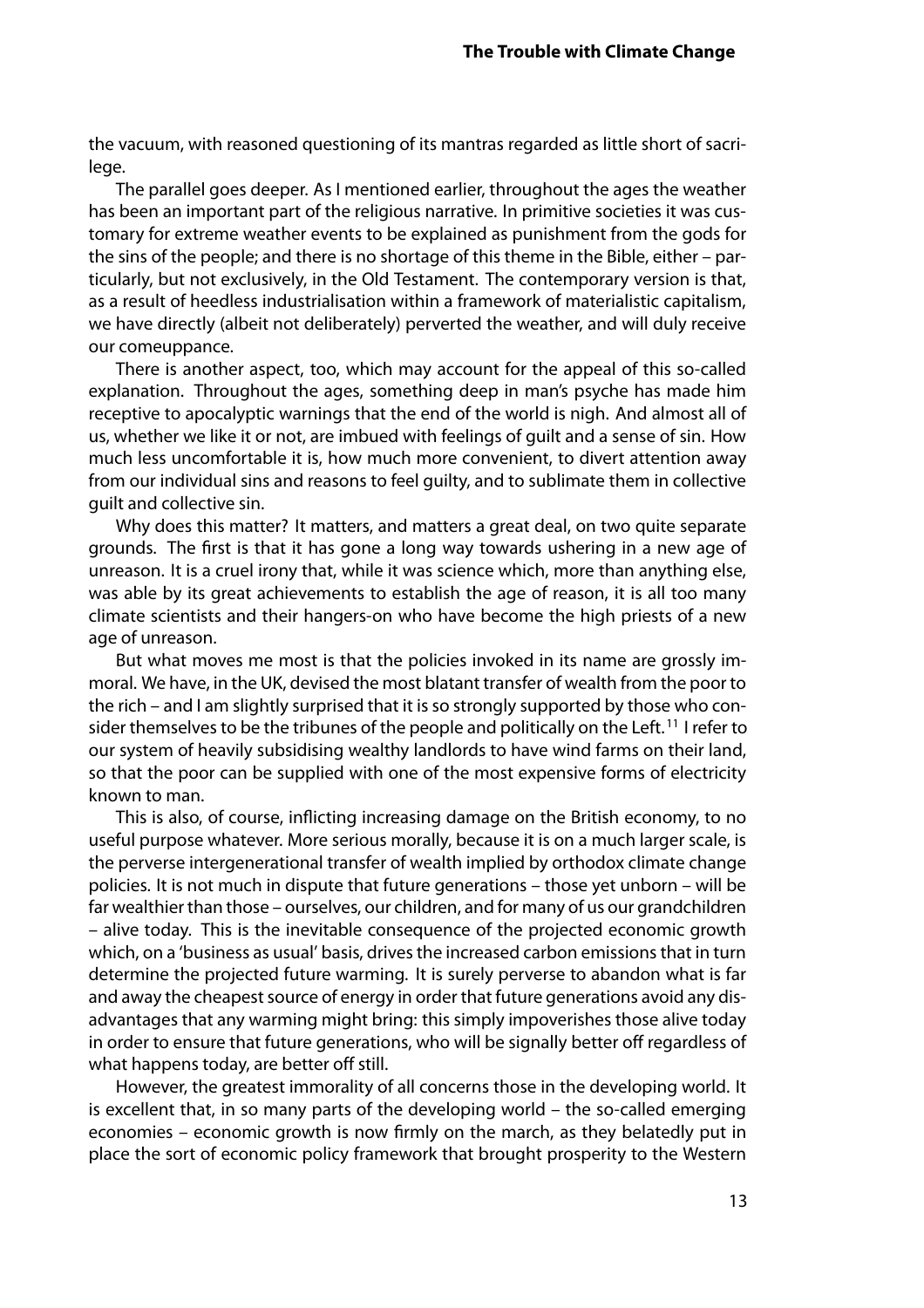world. Inevitably, they already account for, and will increasingly account for, the lion's share of global carbon emissions.

But, despite their success, there are still hundreds of millions of people in these countries in dire poverty, suffering all the ills that this brings, in terms of malnutrition, preventable disease, and premature death. Asking these countries to abandon the cheapest available sources of energy is, at the very least, asking them to delay the conquest of malnutrition, to perpetuate the incidence of preventable disease, and to increase the numbers of premature deaths.

Global warming orthodoxy is not merely irrational. It is wicked.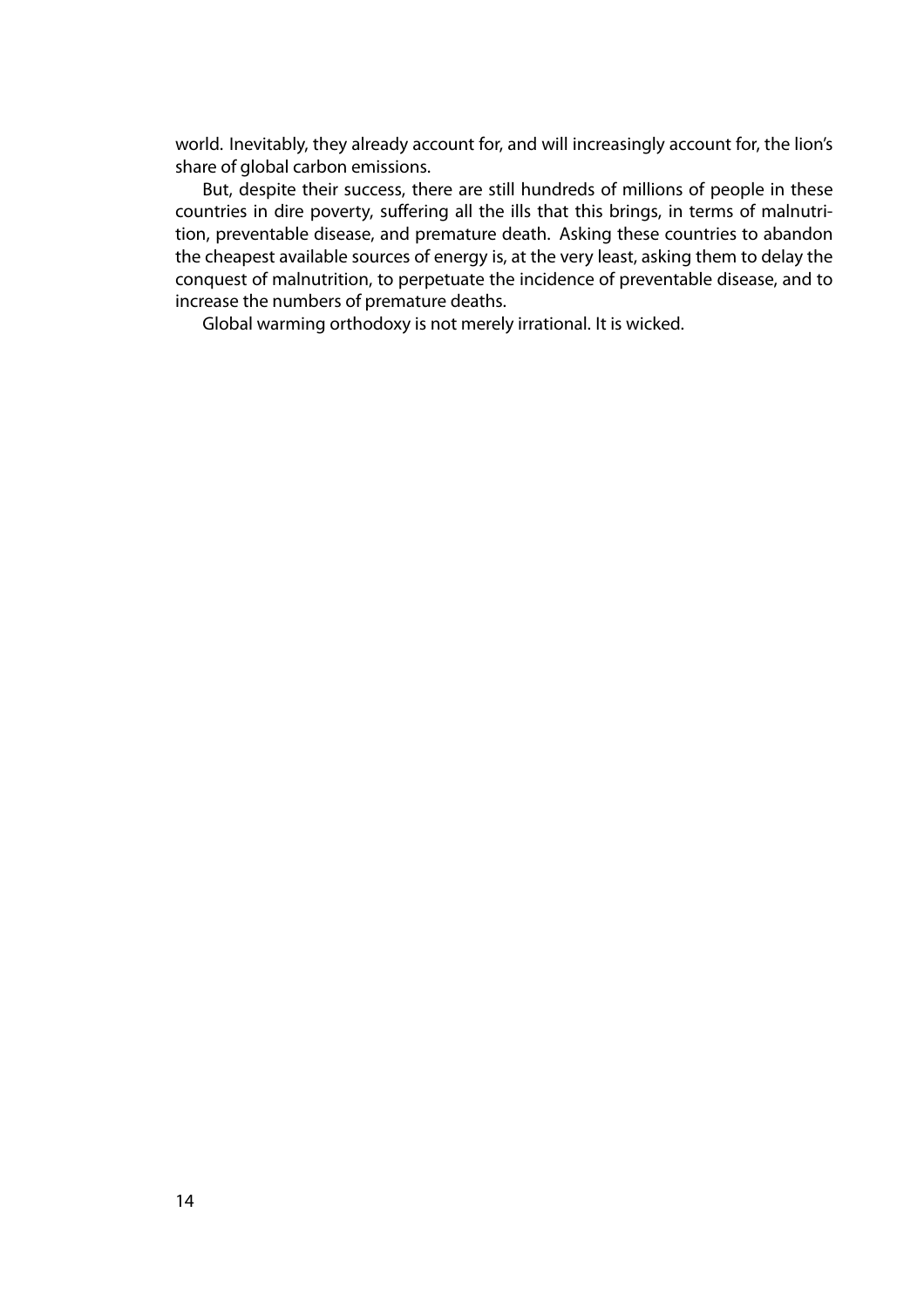## **Notes**

1IPCC, 2013: Climate Change 2013: The Physical Science Basis. Contribution of Working Group I to the Fifth Assessment Report of the Intergovernmental Panel on Climate Change, Cambridge University Press. [http://www.climatechange2013.org/images/report/WG1AR5\\_SPM\\_FINAL.pdf](http://www.climatechange2013.org/images/report/WG1AR5_SPM_FINAL.pdf), (Summary for Policymakers, p. 5).

 $2$ Curry, JA. Statement to the Committee on Environment and Public Works of the United States Senate, 16 January 2014. [http://1.usa.gov/1asYjyf.](http://1.usa.gov/1asYjyf)

<sup>3</sup> IPCC, 2014: Climate Change 2014: The assessment of impacts, adaptation, and vulnerability. Working Group II contribution to the IPCC's Fifth Assessment Report. [http://ipcc-wg2.gov/AR5/images/uploads/](http://ipcc-wg2.gov/AR5/images/uploads/IPCC_WG2AR5_SPM_Approved.pdf) [IPCC\\_WG2AR5\\_SPM\\_Approved.pdf](http://ipcc-wg2.gov/AR5/images/uploads/IPCC_WG2AR5_SPM_Approved.pdf), (Summary for Policymakers, p. 7).

4IPCC, 2013: Climate Change 2013: The Physical Science Basis. Contribution of Working Group I to the Fifth Assessment Report of the Intergovernmental Panel on Climate Change. Cambridge University Press. [http://www.climatechange2013.org/images/report/WG1AR5\\_SPM\\_FINAL.pdf](http://www.climatechange2013.org/images/report/WG1AR5_SPM_FINAL.pdf), (Summary for Policymakers, p. 5). See also IPCC (2012): Summary for Policymakers. In: Managing the Risks of Extreme Events and Disasters to Advance Climate Change Adaptation. A Special Report of Work Groups I and II of the IPCC, Cambridge University Press, pp. 1–19; Pielke Jr R, Statement to the Committee on Environment and Public Works of the United States Senate, 18 July 2013 [http://1.usa.gov/1oadXsM;](http://1.usa.gov/1oadXsM) Pielke Jr R, Coverage of extreme events in the IPCC AR5, 3 October 2013. [http://rogerpielkejr.blogspot.co.uk/2013/](http://rogerpielkejr.blogspot.co.uk/2013/10/coverage-of-extreme-events-in-ipcc-ar5.html) [10/coverage-of-extreme-events-in-ipcc-ar5.html](http://rogerpielkejr.blogspot.co.uk/2013/10/coverage-of-extreme-events-in-ipcc-ar5.html).

<sup>5</sup>IPCC, 2013: Climate Change 2014: Impacts, Adaptation, and Vulnerability. Working Group II Contribution to the IPCC Fifth Assessment Report. Cambridge University Press. [http://ipcc-wg2.gov/AR5/images/](http://ipcc-wg2.gov/AR5/images/uploads/WGIIAR5-Chap10_FGDall.pdf) [uploads/WGIIAR5-Chap10\\_FGDall.pdf](http://ipcc-wg2.gov/AR5/images/uploads/WGIIAR5-Chap10_FGDall.pdf), (Key Economic Sectors and Services, Chapter 10) .

6Stern N. The Economics of Climate Change: The Stern Review. Cambridge University Press, Cambridge. [http://books.google.co.uk/books/about/The\\_Economics\\_of\\_Climate\\_Change.html](http://books.google.co.uk/books/about/The_Economics_of_Climate_Change.html).

<sup>7</sup> For example, the Stern Review's low discount rate has been criticised by eminent economists including Sir Partha Dasgupta at Cambridge and William Nordhaus at Yale. See Dasgupta P. Commentary: The Stern Review's economics of climate change. National Institute Economic Review, 2007; 199: 4–7. [http://bit.ly/](http://bit.ly/1g8oWeF) [1g8oWeF](http://bit.ly/1g8oWeF); Nordhaus W. A Review of the Stern Review on the economics of climate change, Journal of Economic Literature 2007; XLV: 686–702 [http://www.econ.yale.edu/~nordhaus/homepage/documents/](http://www.econ.yale.edu/~nordhaus/homepage/documents/Nordhaus_stern_jel.pdf) [Nordhaus\\_stern\\_jel.pdf;](http://www.econ.yale.edu/~nordhaus/homepage/documents/Nordhaus_stern_jel.pdf) and discussion in Lilley P. What is Wrong with Stern? The Failings of the Stern Review of the Economics of Climate Change. GWPF Report 9, Global Warming Policy Foundation, 2012. [http://www.thegwpf.org/content/uploads/2012/10/Lilley-Stern\\_Rebuttal3.pdf.](http://www.thegwpf.org/content/uploads/2012/10/Lilley-Stern_Rebuttal3.pdf)

<sup>8</sup> Stern N., The structure of economic modelling of the potential impacts of climate change: grafting gross underestimation of risk onto already narrow science models. Journal of Economic Literature, 2013; 51:, 838–859. [http://personal.lse.ac.uk/sternn/128NHS.pdf.](http://personal.lse.ac.uk/sternn/128NHS.pdf)

<sup>9</sup>Weitzman ML. On modelling and interpreting the economics of catastrophic climate change. Review of Economics and Statistics 2009; 91: 1–10. [http://dash.harvard.edu/bitstream/handle/1/3693423/Weitzman\\_](http://dash.harvard.edu/bitstream/handle/1/3693423/Weitzman_OnModeling.pdf) [OnModeling.pdf](http://dash.harvard.edu/bitstream/handle/1/3693423/Weitzman_OnModeling.pdf).

<sup>10</sup> Hoyle F. Ice: The Ultimate Human Catastrophe, Continuum, 1981.

 $11$ The history of how it came about is in itself a fascinating story, and has been well told by Rupert Darwall in his book The Age of Global Warming: A History (Quartet, 2013). What concerns me here is not how it happened, but why.